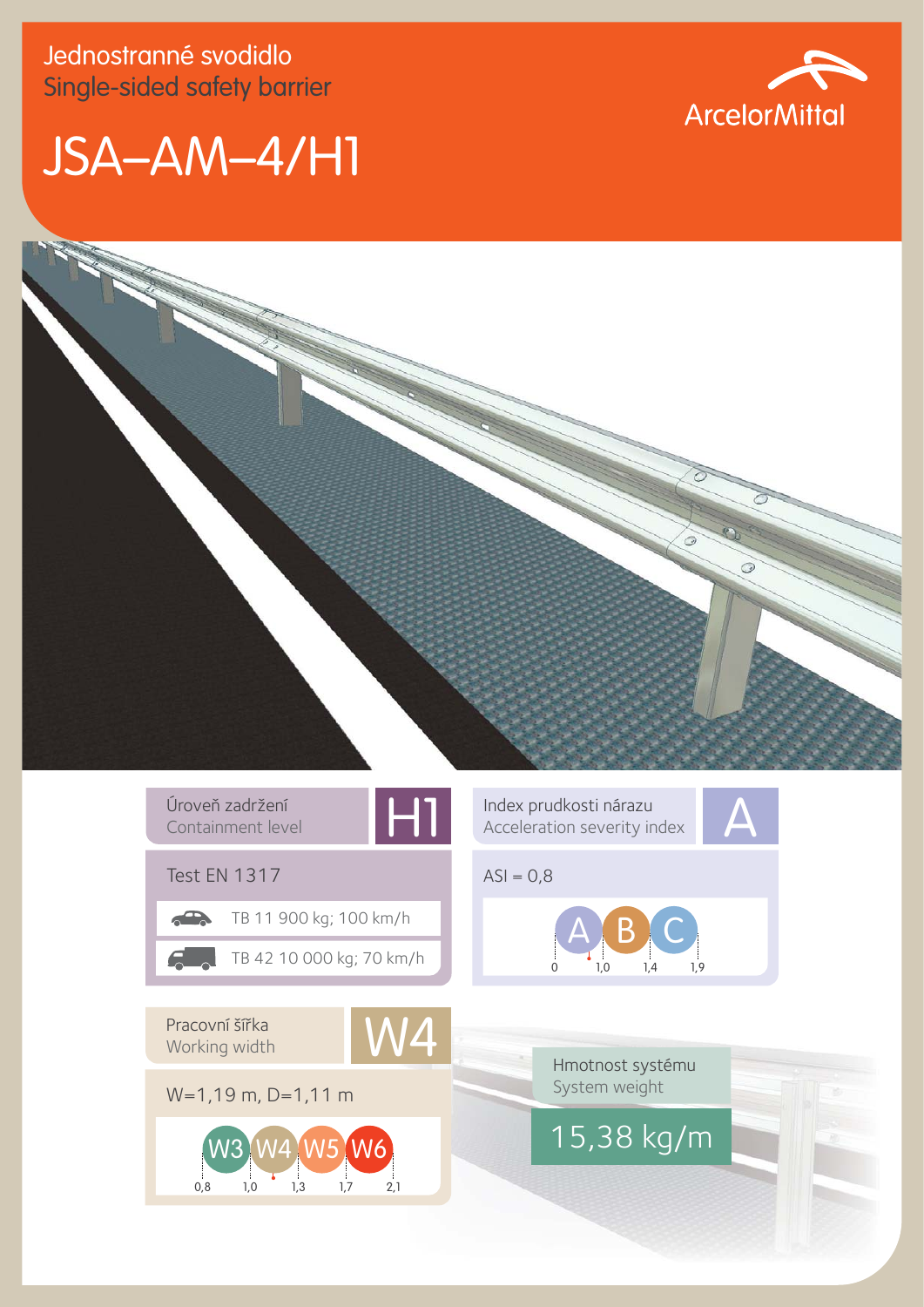Jednostranné svodidlo Single-sided safety barrier

## JSA–AM–4/H1







| Název dílu               | <b>Pozice</b><br><b>Position</b> | <b>Materiál</b><br><b>Material</b> | Číslo dílu<br><b>Component No.</b> | Ks/4m<br>Pcs/4m | <b>Designation</b>             |
|--------------------------|----------------------------------|------------------------------------|------------------------------------|-----------------|--------------------------------|
| Svodnice A-AM-11         |                                  | S420MC                             | 70.0.00                            |                 | Barrier strip A-AM-11          |
| Sloupek C150x75x25 -1755 |                                  | S420MC                             | 71.0.00                            |                 | Post C150x75x25 1755           |
| Opěra A pro A-NH-94      |                                  | S235JR                             | 72.0.00                            |                 | Abutment A profile for A-NH-94 |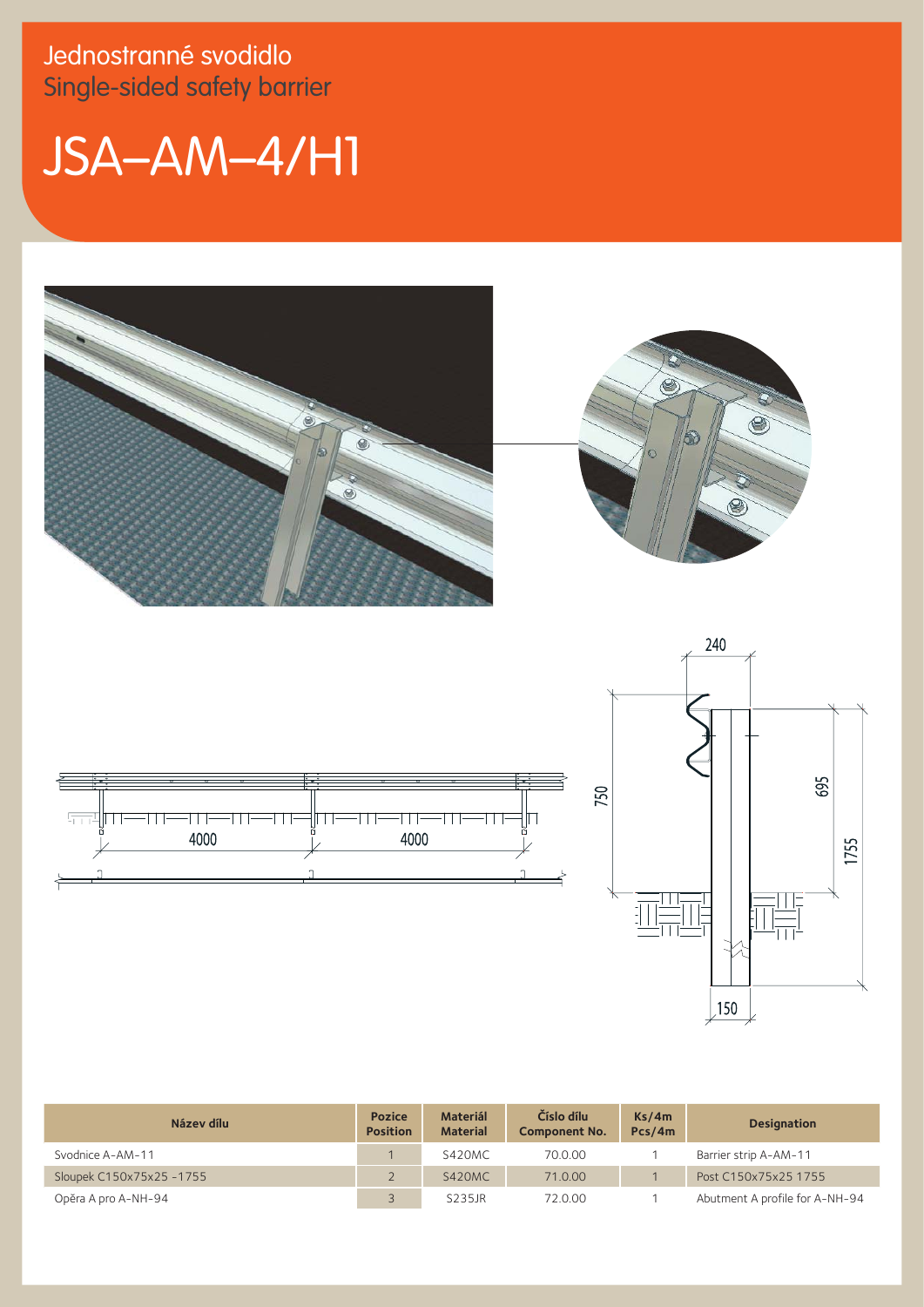



| Název dílu                                           | <b>Pozice</b><br><b>Position</b> | Číslo dílu<br><b>Component No.</b> | Ks/4m<br>Pcs/4m | <b>Designation</b>                    |
|------------------------------------------------------|----------------------------------|------------------------------------|-----------------|---------------------------------------|
| Šroub s polokruhovou hl. a oválem M16x30 - 5.8 - tZn | S <sub>1</sub>                   | 40.03                              | 8               | Cup oval neck bolt M16x30 - 5.8 - tZn |
| Podložka 18-tZn (ø 40/19/4)                          |                                  | 59.4.41                            | 8               | Washer 18-tZn (ø 40/19/4)             |
| Matice M 16 - 6 - tZn ISO 4032                       |                                  | 59.2.40                            | 8               | Nut M16-6-tZn ISO 4032                |
| Šroub s polokruhovou hl. a oválem M16x30 - 5.8 - tZn | S <sub>2</sub>                   | 40.03                              |                 | Cup oval neck bolt M16x30 - 5.8 - tZn |
| Podložka 18-tZn (ø 40/19/4)                          |                                  | 59.4.41                            |                 | Washer 18-tZn (ø 40/19/4)             |
| Matice M 16 - 6 - tZn ISO 4032                       |                                  | 59.2.40                            |                 | Nut M16-6-tZn ISO 4032                |